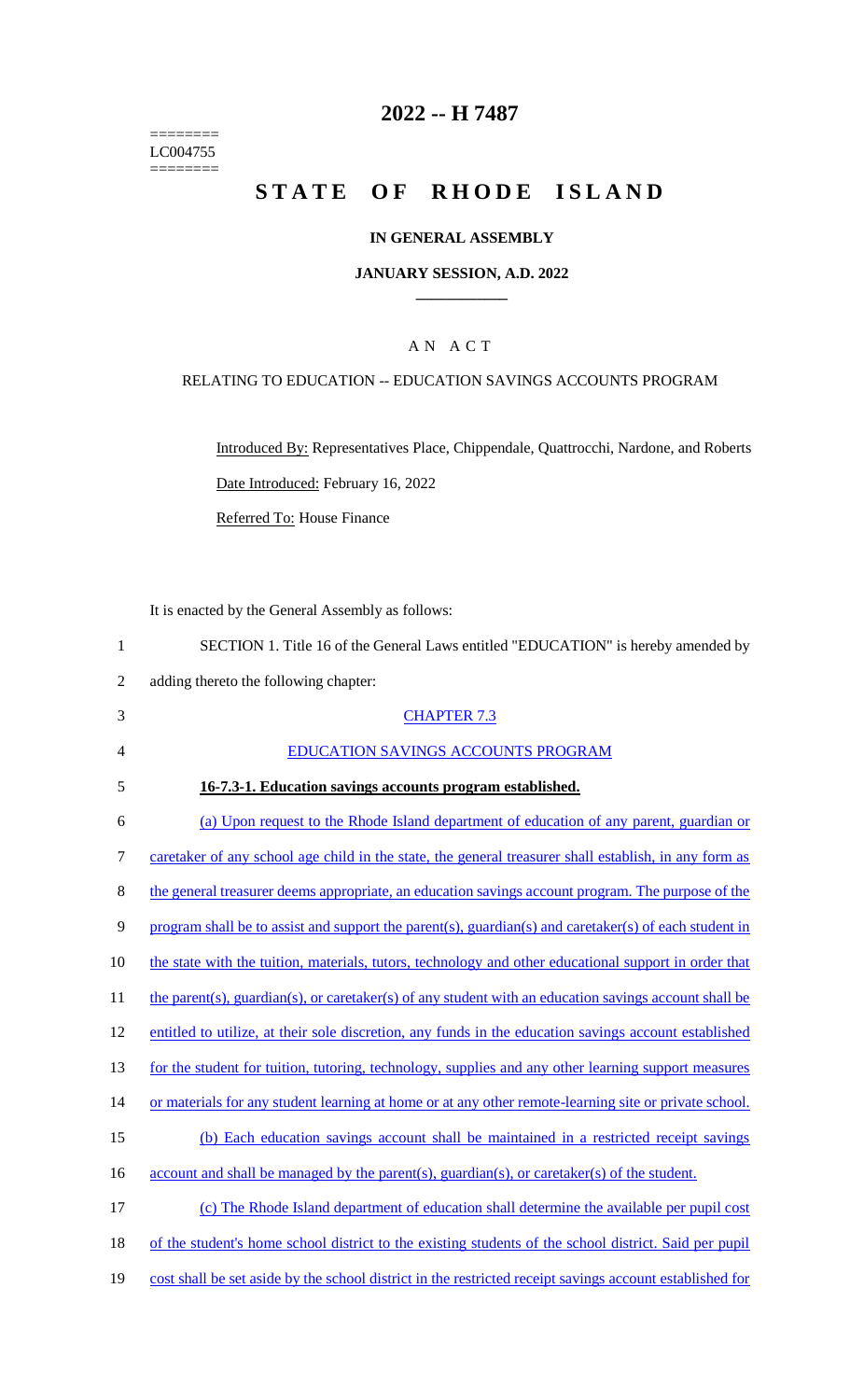- 1 each student of the school district entitled to an education savings account.
- 2 (d) The parent(s), guardian(s), or caretaker(s) of each student for whom an education
- 3 savings account is established may contribute additional monies to such account.
- 4 (e) For state income tax purposes, the amount contributed and the annual earnings
- 5 therefrom contributed to an education savings account by a parent, guardian or caretaker shall be
- 6 exempt from the state income tax and shall not be included in the Rhode Island personal income
- 7 tax of the parent(s), guardian(s) or caretaker(s) making the contribution to the education savings
- 8 account.
- 9 (f) The parent(s), guardian(s), or caretaker(s) of any student with an education savings
- 10 account shall be entitled to utilize, at their sole discretion, any funds in the education savings
- 11 account established for the student for tuition, tutoring, technology, supplies and any other learning
- 12 support measures or materials for any student learning at home or at any other remote-learning site
- 13 or private school.
- 14 SECTION 2. This act shall take effect upon passage.

======== LC004755 ========